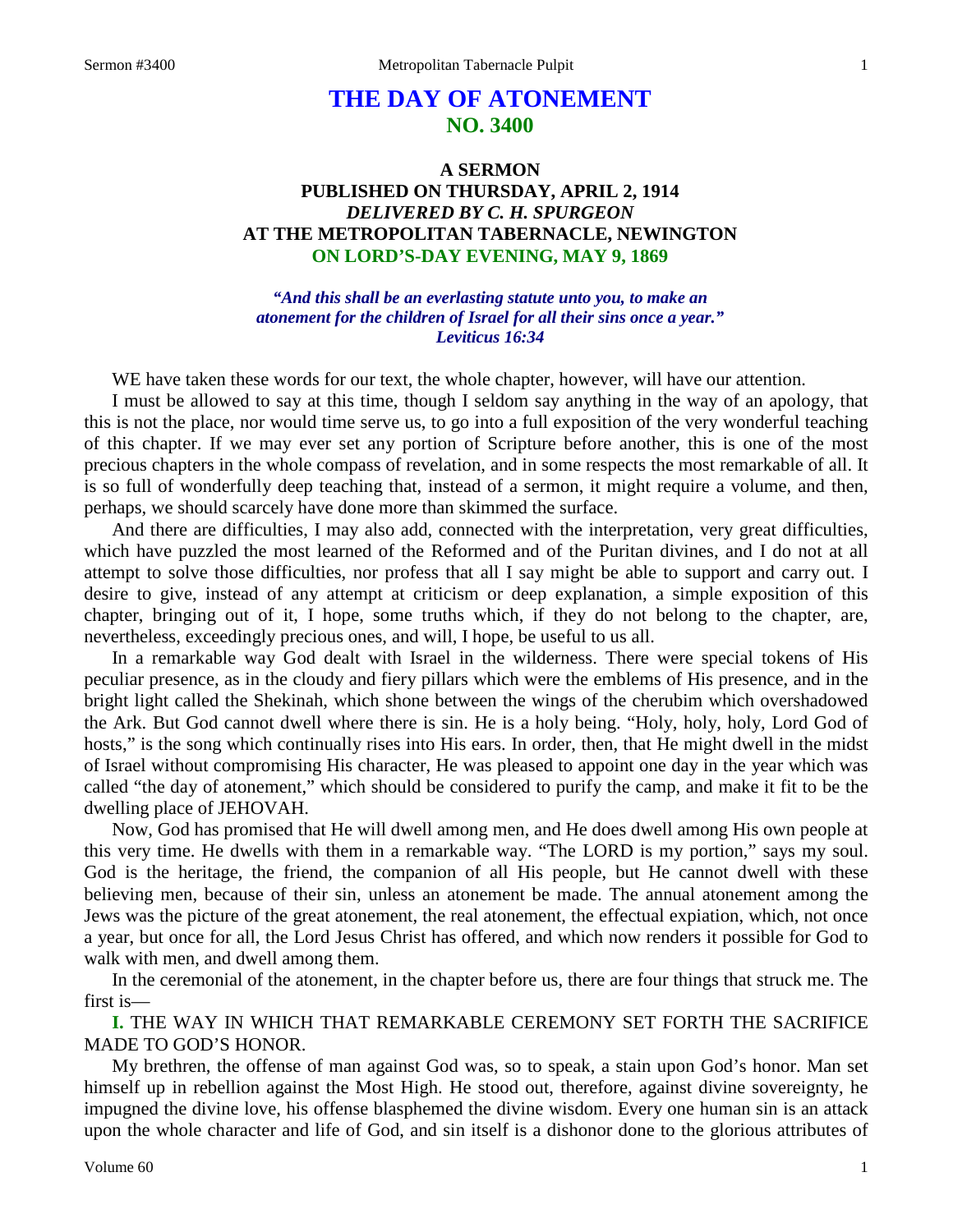JEHOVAH. Before God can be reconciled to man and deal with Him at all, except by way of retribution, there must be something done to restore the divine honor.

Now, we have it declared, in this revelation, which comes to us from heaven, that Christ has restored the divine glory fully, and that since He suffered on the tree, the just for the unjust, God can be gracious without a violation of His justice, and He can dwell with us, with us poor fallen creatures, without the marring of the luster of any single one of His attributes. The model man has honored God more fully than sinful man ever dishonored Him, and if God was angry with the race for our sins, He is now towards the race full of tenderness and pity, because of the transcendent goodness of the new Head of the race, Christ Jesus our Lord, who has magnified God's law and made it honorable.

Now, this is the truth that was taught in the first part of the ceremony on the day of expiation. It was taught thus. Two goats were brought to the door of the tabernacle, lots were cast, and the first goat was selected to teach this lesson. The goat was brought by the people. It was their common property. It would not have sufficed, it would not have been of any use at all if it had not been so. Read the chapter, and you will see. Learn from this that *the compensation to God's honor for man's sin must come from men.* It was a man in the garden who dared to rebel, it must be a man, another man, who shall honor God's law, so as to set the race in a fresh relationship towards God.

The goat is given by all Israel, the atonement to God's honor must come out of our race, and hence it is that our Lord is the son of Mary, bone of our bone, flesh of our flesh, qualified, being a man, to perform the obedience required of man, and to right as a man for men, the wrongs which man had done to God. Note that first.

The goat which was brought *was given up to the appointed priest*. God will have everything done according to order. The sacrifice must not be left to the whims and fancies of men. So the man who shall offer up the sacrifice to the divine honor must be appointed of God, as Aaron was. And so our Lord Jesus Christ was God's chosen one, appointed by God to stand in the gap, and for us to vindicate the divine glory which we had tarnished by our iniquities.

This goat, being thus offered, *must* be presented to God, *but there must be something with it*. Sweet perfume must be cast upon the live coals, and the sweet smell must go up before the mercy seat. So before God can ever be satisfied for the wrong done to Him by the fall, and by our common sin, there must be an offering of sweet merits unto Him, which, let me say, Jesus Christ has most abundantly offered. He took His hands full of the most blessed compound of all the graces and all the virtues beaten small, for there was an exact obedience to every jot and tittle of the divine law. Christ's obedience was perfect in its kind, in the most minute respects, and this merit has been brought before our God, who is a consuming fire, and burns up every evil work, but as He lays hold upon this work of Christ, He makes a sweet smell of it—which is poured out throughout heaven and earth—"the savor of a sweet odor" in the nostrils of the Most High.

Do not let me cover up, however, what I mean, under the cloak of allegory. I mean this, that if God is to accept our race of men, and deal with it on the footing of mercy, and all that we have done against Him, and somebody must be found who can be so obedient, so delighting in God's will, that there shall be a sweet offering made, as morally and spiritually acceptable to God's Spirit as sweet perfume is to the nostril of man, and that has been done.

When they talk in heaven of man's sin—if they ever there speak of it, and wonder how God can bear with man, some bright seraph speaks of man's perfect obedience, even unto death, and they say to one another, "What man, what man is this?" and they clap their hands with joy as they say, "'Tis he that sat at the right hand of the Father, Jesus Christ, the Son of God, the Son of David."

One man threw down the race, but another man has lifted it up. One man brought ruin by the fall, another man restored it, and made the race acceptable to God. If man dishonored God, yet man has more honored Him than he dishonored Him, now that Christ has become the great representative man.

All the glory of redemption is greater than ever there could have been of dishonor to God by sin. I believe that God is more honored by the world having sinned, and having been restored by Christ, than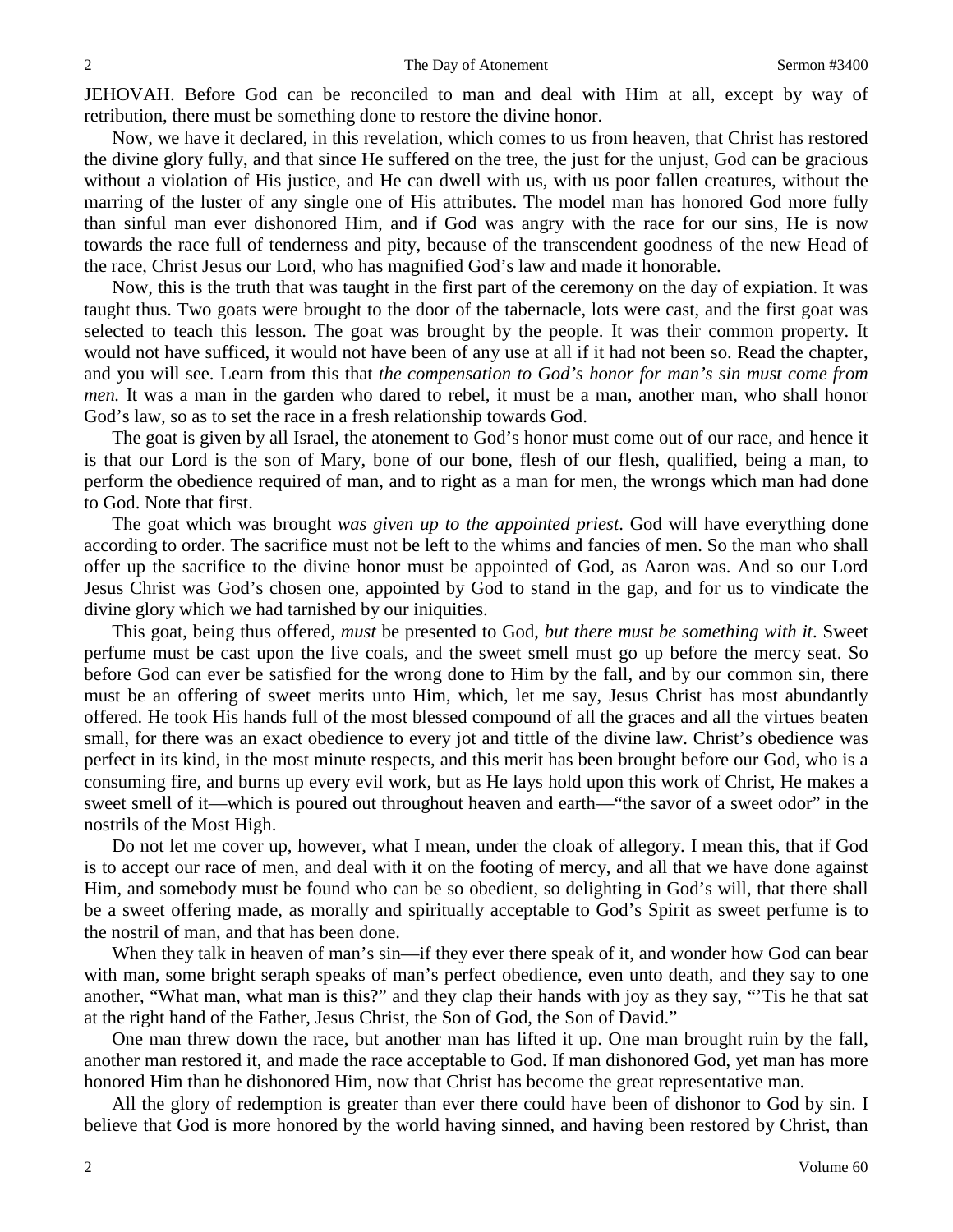He could have been if there had never been sin upon this planet, and if a perfectly sinless race had tenanted its bounds.

After this burning of perfume, *the goat must die*. Nothing could permit the justice of God to look upon man at all until there had been something more than merit. There must be a penalty. "Die he, or justice must." Man must die, or God's justice must die. There must be blood—life poured out for sin. Now, when that goat was put to death, and the blood flowed forth into the golden bowl, then, brethren, you saw before your eye of faith, Jesus Christ put to death upon Calvary. He who needed not to have died, the Perfect One, voluntarily offered Himself up as the victim to justice, suffering in His own person, so as to compensate the justice of God.

Do not imagine that Christ died to placate divine vengeance—not at all, but that it is sternly necessary if God is to govern this universe at all, that sin must be punished. The very pillars and the foundations of moral government would, not to say, be shaken, but actually be torn up if sin should be permitted to go unpunished. Now, to vindicate the justice of God, the sword is drawn, and who suffers?

Not the race. Behold, myriads of the race go streaming up to everlasting felicity. Who suffers then? Why, a man, so marvelously perfect, and withal so majestically glorious, that His sufferings are a recompense to God for all that sin had done, and so made an effectual expiation for all the transgressions that had dishonored God. You will observe that I am speaking in very popular, and comprehensive, and general terms, and designedly so, because I believe I am speaking the infallible truth of the mind of God, for so far as God is concerned, the atonement that Christ made was universal in its worth and efficacy.

So far as the vindication of the justice of God and all His other attributes are to be considered, that vindication was absolutely complete, and whether one man had been saved, or fifty men saved, or all saved, or none saved, it would have made no difference. The work was done, God's honor was clear, God's attributes were glorified, and this was perfectly done by the putting away of Christ.

Once more. *The blood was sprinkled on the mercy seat seven times.* That was typical of Christ, who goes up into heaven, in His own proper person, and there displays before God, and the holy angels, and elect spirits, the tokens of His passion, the ensigns of His suffering, taking the blood up to God that henceforth when the Eternal mind thinks of sin, and the dishonor done to God by sin, it might think of the sufferings of the blessed man, Christ Jesus, and see how all dishonor is forever put away.

You know when you are reading Scripture, dear friends, you find a great many passages which speak about Christ's dying for all men, and about God's having reconciled the world unto Himself, and I know you are apt to say to me, "You teach us particular redemption, that Christ only died as a Substitute for some men." That I always say, and stand to, and believe to be a Biblical doctrine. But do I, therefore, clip away other texts? No, not in any degree. I believe them as they stand. I count it treason to try and clip a text, or to make it say the contrary of what it does say.

So far as God's honor was concerned, the death of Christ for men so obliterated human sin, as such, that God could, without dishonor to Himself, deal with mankind. Hence it is that the wicked live. Hence it is that they enjoy innumerable mercies, hence it is that there is a good, strong, substantial ground for offering the Gospel to every man, and a righteous reason for commanding every man to believe in Jesus Christ that he may be saved.

This was the first teaching of the day of atonement, and every Jew, when he saw, ought to have understood the presentation of that blood within the veil, that now God no longer looked on the race as being a race that He must curse and must destroy, but looked upon it with mercy, and was prepared to treat with it on the footing of tenderness, and that now there was a Gospel presented to the sons of men.

Oh! I do so love this thought, that my sin, which did dishonor to God, which did as much as say that He was not a good God, that it was better for me to hate Him than to love Him, better for me to be His enemy than to be His friend, made out as though His commandments were grievous, and that it gave me pleasure to break them—all the mischief towards God that my sin could ever do is all put away by the holy life and the blessed death of Christ Jesus my Lord, and put away forever, forever, forever, so that God can now deal with me on the terms of grace.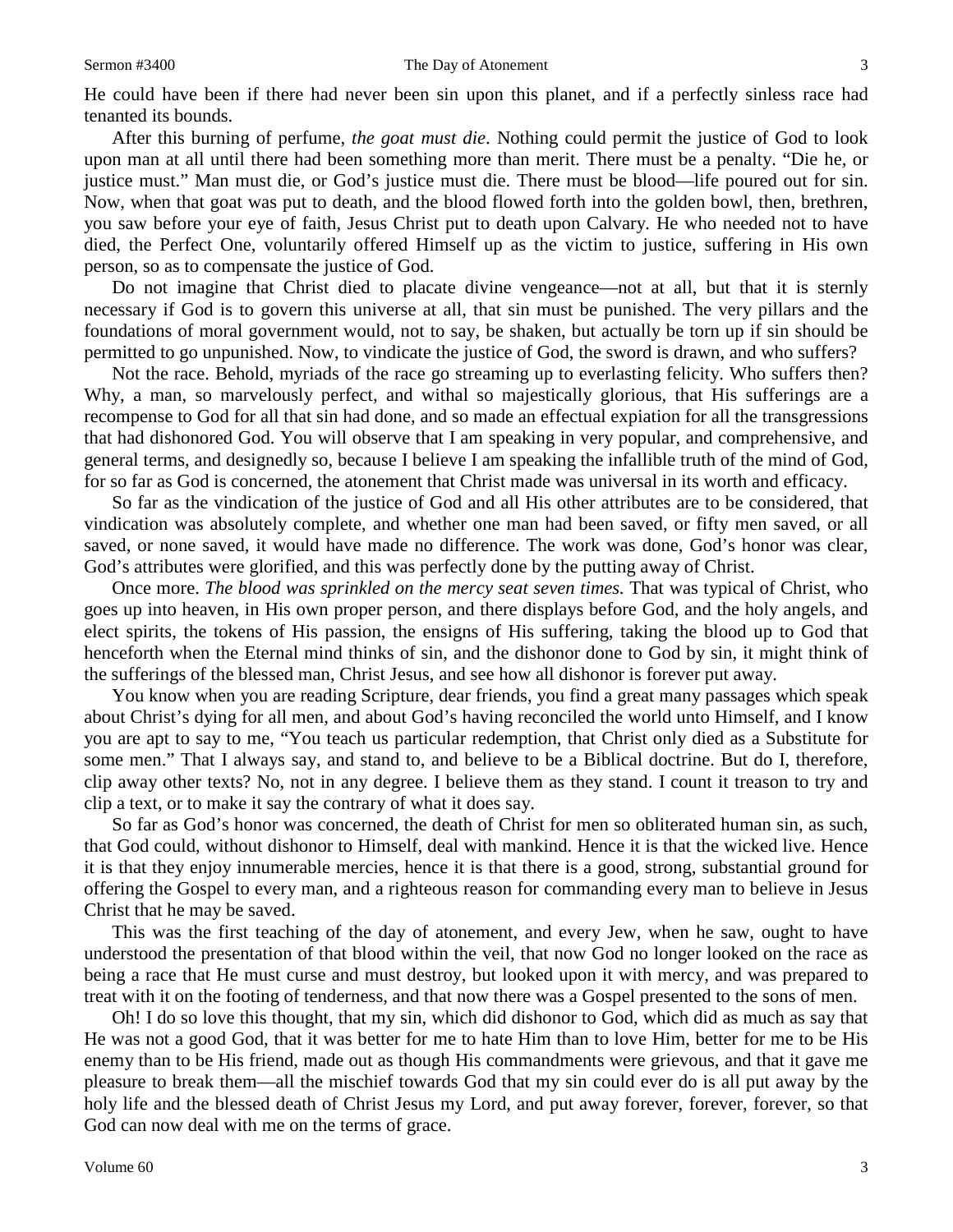But my time flies, and therefore, I come to the next point—

**II.** SIN IS NOW UTTERLY DRIVEN AWAY.

There was another goat, and this goat was to live, and not to die, which set forth quite another truth. I do not think the common explanation of this is at all correct, and all the expositors I have met with are clear that it is not correct. Some have said that the scapegoat typifies our Lord Jesus bearing our sins away in His resurrection and ascending into heaven. The incongruity of the metaphor has always struck me, but there are reasons in the Hebrew text which prevent our believing that that could have been the meaning of it.

The living goat was taken by a fit man right away into the wilderness, and there it was left. What became of it afterwards we do not know. Painters have depicted it as expiring in the midst of desolation, in the agonies of famine—a mere fancy picture. The scapegoat did not, very probably, die sooner than any other goat and it is not at all necessary that it should. We never need enlarge a topic beyond what Scripture says. Indeed, there is often as much teaching in a type's stopping short as there is in its going on.

These two goats had each its name. One was said to be for JEHOVAH—that represents Christ, I say, as making recompense to God's honor. The other is said to be for Azazel, which, if I understand it at all, means "for evil." What, then, was that other goat offered to the Devil? By no means. He is not evil, but one of the ministering spirits in the service of evil. Evil made Satan what he is. He is its slave, its chief plotter and schemer, but still not evil itself.

Did you ever notice—you must have noticed—that the wrong of evil, the sinfulness of sin, even if it were forgiven, works nothing but evil, so that if God were to forgive us all, but leave the evil in us, we should be in hell for all that, because evil of itself holds hell, and works towards its being realized by us. Evil is in itself essentially misery, and it has only to work itself out, and it will be so.

Now, how am I to get rid of this sin that is in me as to the evil consequences inherent in the evil? Suppose God to be perfectly reconciled to me so far, yet still there is an evil that mischief brings upon me in itself, apart from God, and how do I get rid of that? Why, through the scapegoat. The sin of the people was, first of all, transferred to this scapegoat—all confessed and all laid on the scapegoat. Then, by divine appointment, the scapegoat, being chosen by lot, and the lot being guided by God, it was accepted as being the substitute for the people. The scapegoat was then taken away, and what was done with it? Why, nothing was done with it but this—it was relinquished—it was given up.

Now, can I get out what I mean? I am very much afraid I cannot. Our Lord Jesus Christ took upon Himself the sin of His people, and He was given up to evil, that is to say, to all the power that evil could put out against Him—first in the wilderness, tempted from all quarters, tempted by the temptations of Satan, and then, in the garden, tempted in such a way as you and I never were—the powers of evil let loose upon Him as they never were upon us. Did He not say, "This is your hour, and the power of darkness"? And so dreadful was the assault of evil upon Him, the devil going forth as the type and incarnation of evil, that He sweat, as it were, great drops of blood falling to the ground whilst especially on the tree, where the conflict reached its climax, was He given up.

That cry, "My God! my God! why hast thou forsaken me?" is like the cry of the goat when it is given up, quite given up, and led away. Evil was permitted to work out in Him all its own dread hatefulness and havoc, to which it must bring our spirits, unless God interpose to stop evil from making the soul become unutterably wretched, even unto death.

I do not know how to get out the thought which seems to be in my soul, but I do rejoice to think that all the evil I have ever done shall not go on to plague and vex me, because it has vexed and plagued Him, that all the essential misery that lies in my past sin, which must, even if God forgave it, still come back to sting and torment me throughout all my existence, was so laid on Him and so spent all its force and venom on Him, who was given up to it, that it will never touch me again.

You know, brethren, there was no other man who could have borne all that power of evil but our Lord, but it all fell on Him, and yet it never stained His matchless purity and perfection of character. The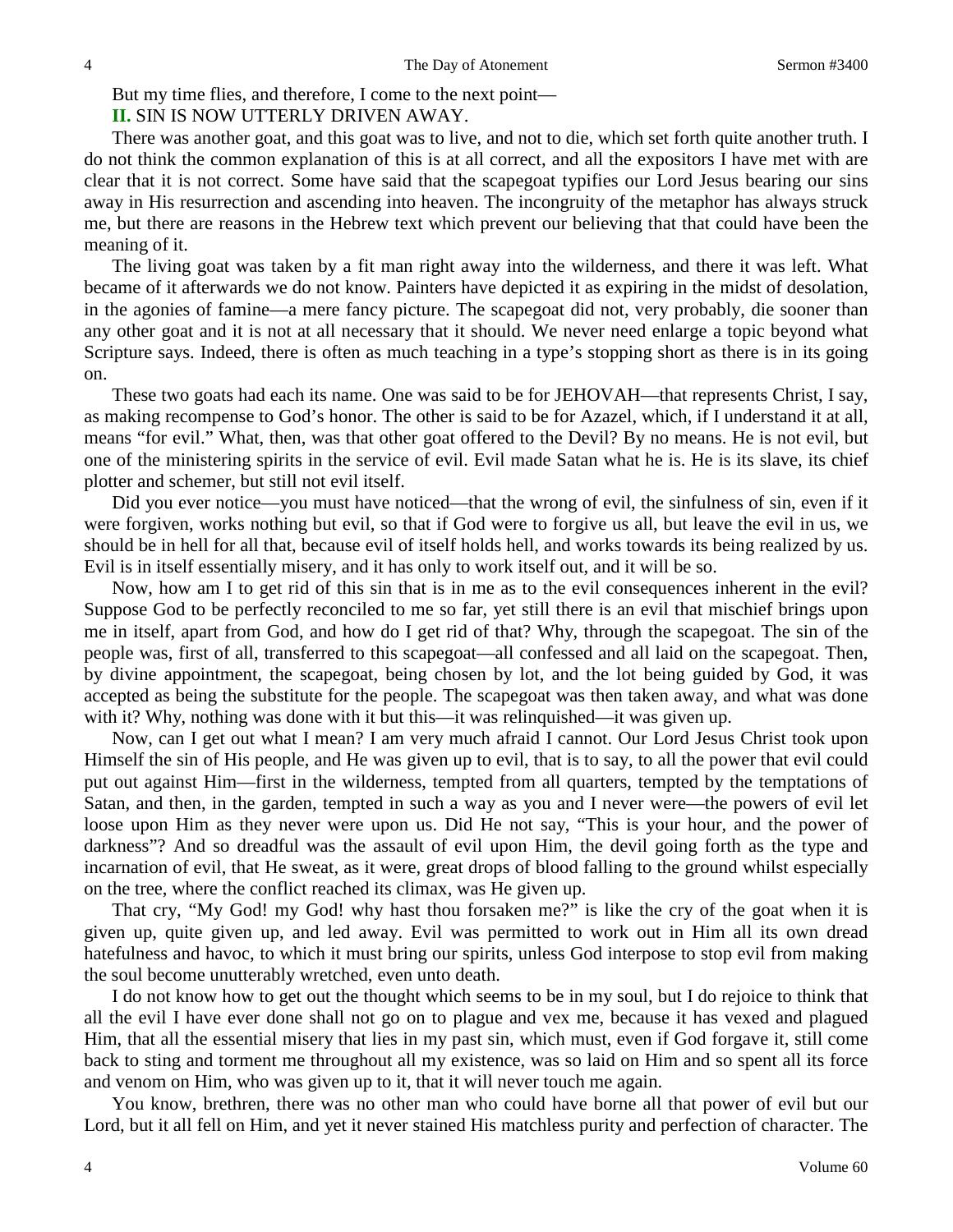#### Sermon #3400 The Day of Atonement 5

misery of it came to Him, but the guilt of it could never defile Him. The misery of sin spent itself on the lonely One who was given up to its awful force, but it could do no more. The type says nothing about the scapegoat, whether it died or not, and Christ did not die because of the misery of His spirit, He died for quite another reason, and in another sense, laying down His life for His people.

There is something, I think, interesting in this if we can carry it out, but there is this to be said—by that scapegoat being thus given up *the sin of the congregation was taken away,* all taken away, and all gone. And so, through Jesus Christ having borne our sicknesses and carried our sorrows, the whole force and power of evil to do damning mischief against a saint has been taken away forever from everyone of us, who have laid our hands by faith, upon His dear and blessed head. It is gone, the sin is gone, gone into the wilderness, where it shall never be found against us any more forever.

I must hasten on, however, for time flies. There was yet a third part of this expiation. Did you notice it? It is a grand thing when we can see God's honor clear, it is a grand thing, next, when we can see ourselves clear as to the effects of evil by Christ's taking evil quite away.

The third grand thing is to see—

#### **III.** SIN ITSELF MADE THE SUBJECT OF CONTEMPT.

God cannot dwell with us if sin is petted and loved, sin must be detested and loathed. Now, read on in the chapter, and you will find that the bullock and the goat which were there, and whose blood was taken into the holy place, were afterwards burned without the camp—see the twenty-seventh verse. They were burned, and burned with ignominy, burned outside the camp in the common sewer, the kennel of the camp, and burned, too, under circumstances that imply disgust. "They shall burn in the fire their skins, and their flesh, and their dung"—put in purposely to show what a contempt was to be put upon the beasts that had been for a while made to take and to typify sin.

That burning outside the camp looked to a stranger like the burning of a heap of rubbish. There was a foul smell of the burning flesh and refuse. Persons as they passed turned their heads away to avoid the ill odor. They would say, "What is all this?" "Why, this was a sin-offering, and when the blood, which God accepted, had gone, this was what was left—the filth of sin, and the people were just being taught how they should hate, loathe, and destroy it. Every man that touched it washed himself, and no man could touch any of these things that day without bathing again and again, the thing was so detestable.

Now, in the person of our blessed Lord, sin is made most detestable. Did you ever hate sin really, until you learned to love Christ? I will ask you, when do you hate sin the most? Why, when you love Christ the best. I believe you shall always find that in proportion as you understand and see the work of Christ you will see in that work, as in a glass, that Christ has made sin to be the most loathsome and disgusting thing that was ever heard of, for what do the angels say—"Man sinned, did he? Oh! foolish man, to sin against his God and his Maker!"

"Ah!" says one of the angels, "but he did worse than that, he sinned against the God that loved him so, that He would sooner let His Only Begotten Son die, than poor man should perish." "Oh!" they say, "what a shameful thing to sin against so dear and kind a God!" If God were a tyrant, it might not seem atrocious to rebel against Him, but when He becomes so dear and tender a Father as to give His Only Begotten Son, away with you, sin! Talk of the Devil! He is not black compared with you. O sin, you are the Devil's tempter, the Devil's ruin! You make him black. It is sin, sin that is so foul a thing that I can liken it unto nought. There is nought on earth, there is nought anywhere in hell, that can be likened unto it. Sin is made to appear exceedingly sinful and loathsome to the uttermost degree through the expiatory sacrifice of Jesus Christ.

Now, these are three grand things for God to have done in this world—after man sinned, to have made His name as glorious as ever, after man's sin, to have set pardoned man straight, as straight as ever from his sin, and after that, to have made sin, which came with the apple in its hand, and which comes every day now with painted face, and with the cup in its hand, filled to the brim with sweet wine, seem hateful, and to be really so! Oh! it is a grand work, that which Christ has done, and blessed be His name!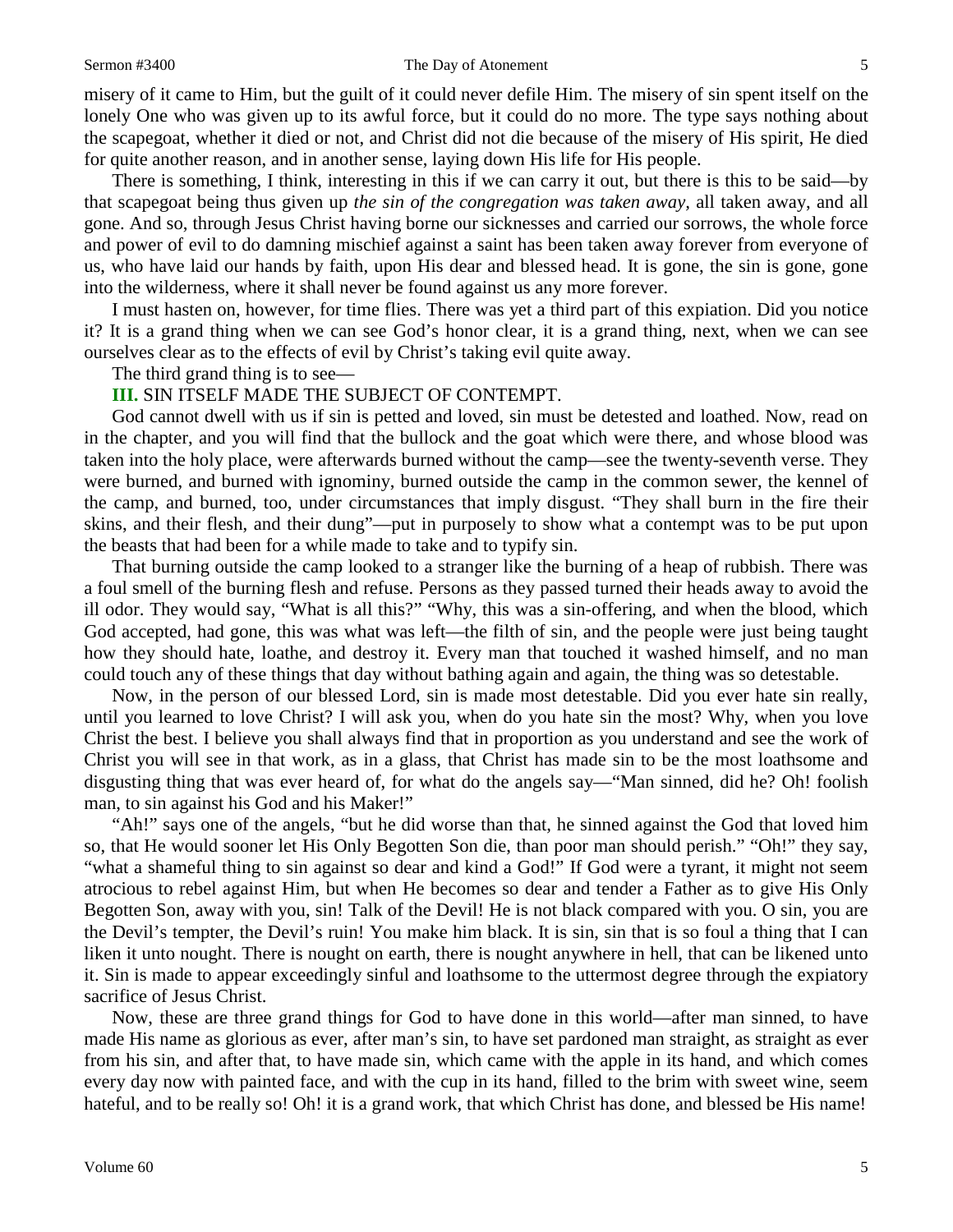Now, the last point—and I shall want your earnest consideration for a minute or two—is this. I must call your attention to—

**IV.** THE BEHAVIOR OF THE PEOPLE DURING THE WHOLE OF THAT DAY in which this wonderful panorama was made to pass before them.

During that day *they were to afflict their souls*. Do you want to have your sin forgiven? Put away your jollity and your mirth. A repenting sinner had need to be a mourner, and brethren, when sin is put away, how the forgiven sinner afflicts his soul! He is happy, he never was more happy, never so happy, but how grieved he is to think he ever sinned!

> *"My sins, my sins my Savior! How sad on Thee they fall; Seen through Thy gentle patience, I tenfold feel them all.*

*I know they are forgiven, But still their pain to me, Is all the grief and anguish They laid, my Lord, on Thee.*

*My sins, my sins, my Savior! Their guilt I never knew Till, with Thee, in the desert, I near Thy passion drew.*

*Till with Thee, in the garden, I heard Thy pleading prayer, And saw the sweat drops, bloody, That told Thy sorrow there."*

Oh! there is never, never such affliction of soul for sin as when you see the great atonement. Let me invite you to hate sin tonight, you pardoned ones. Take care to do it. And you unpardoned ones, rend your hearts, but not your garments, and turn unto God with afflicted spirits and say, "Lord, through the precious atonement of which I have heard so much tonight, blot out my sins!"

The next thing concerning the people that day was that *they were to do no servile work that day*. There was to be no hewing of wood, no drawing of water, nothing was to be done throughout all the camp by way of labor. So, when a soul comes to the atonement of Christ, it has done with all its works of righteousness, and all its deeds of human merit. You can never have the atonement of Christ while you are working out your own works and trying to be saved by them. And the believer that has once come to take Christ to be his Savior will never try to get any merits of his own. Oh! he has thrown away forever the fooleries of self-righteousness. He sees the absurdity of hoping that foul, black hands can ever present a fair, white sacrifice to God. He takes his lord, and he has done with his own doings.

Once more, it was to be to the people *a Sabbath unto the Lord*. That day was not the seventh day of the week, but still it was to be a kind of Sabbath. And what a glorious Sabbath the atonement always makes! Why, I feel a Sabbath tonight, apart from the Sabbath day. I have a Sabbath in my soul, to think that the sin of man has not, after all, done lasting damage to the throne of God. I feel so happy to think, next, that there is a special sacrifice made for the elect, by the scapegoat's having taken away their sin, so that the evil of their sin will never come on them. I feel so thankful tonight to think that God has made sin to appear to be exceeding sinful. These three grand things ring a peal of bells in my soul, for now I feel content, for God is satisfied, to come to God, because I can see why He should let me come to Him.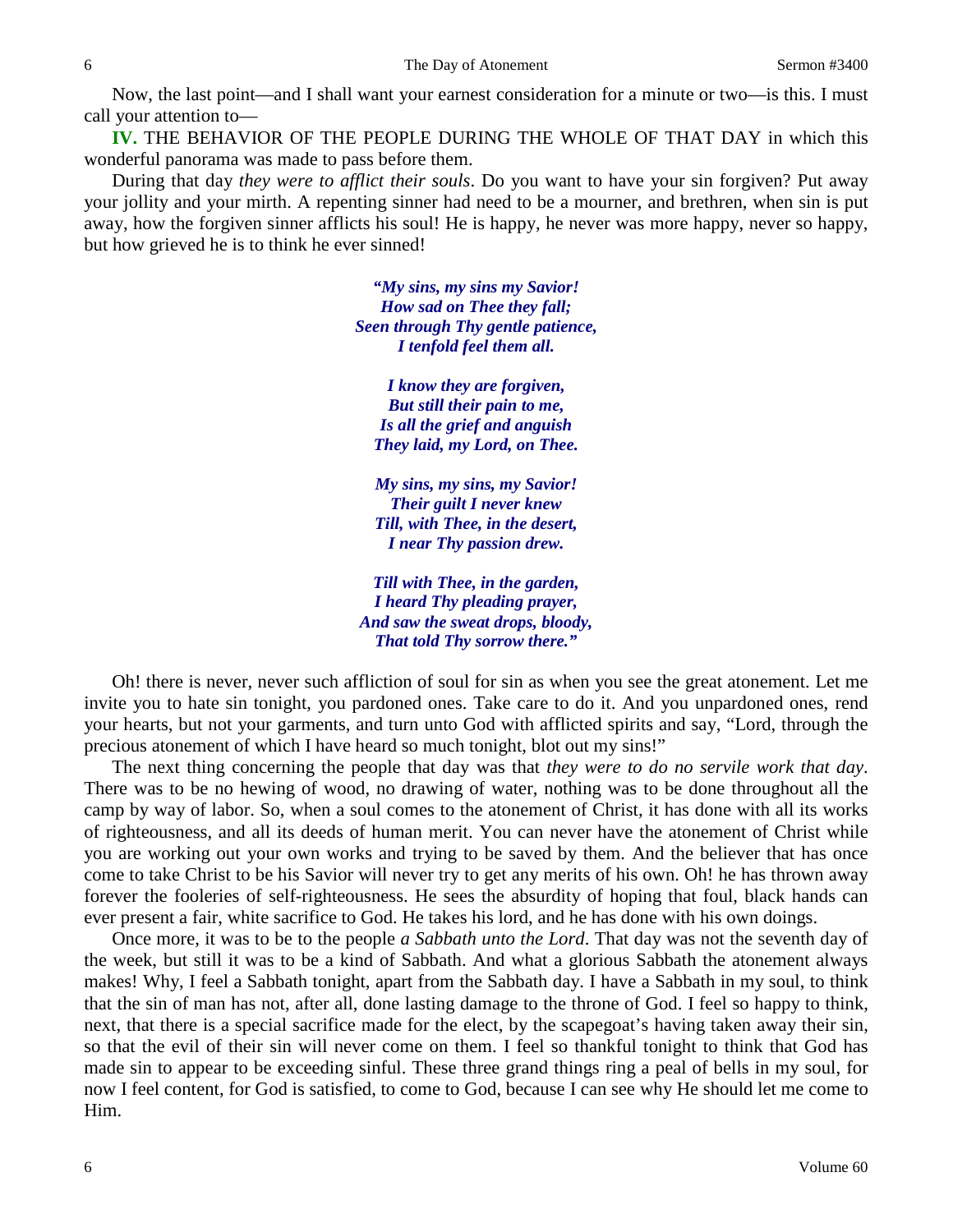#### Sermon #3400 The Day of Atonement 7

I can understand now how it is that He should let a fallen creature hold converse with His thrice holy self, after His great work is done, and it is better for me, and better for you, that we should come to God by so good, and reasonable, and proper, and glorious a way, rather than that we should have been permitted, had it been possible, to come by any breach of the law, or by any setting aside of the divine command.

I do not think I should have been happy had it been possible for me to go to heaven, and God's honor had thereby been sullied, for God's honor is the very happiness of a reconciled creature, and if that had suffered any loss through me, I should have been miserable. But it shall suffer no loss or stain. Christ has completely undone the mischief of the fall, glory be to His blessed name for this!

And now, beloved in the Lord, I wish that I could speak in the name of you all, and accept the man, Christ Jesus, tonight as our representative. Remember, though He has done this much for us all, that God can dwell with us, yet He has not taken the sin of us all upon Himself, but only of so many as stand and confess their sin and trust it with Him. Come, will you do it? Poor sinner, will you do it for the first time tonight? Backslider, will you do it again? You believers that have lost some of your evidences, will you do it anew tonight? Oh! I wish I could now say these words, and you could all say "Amen" from your hearts—

> *"My faith doth lay her hand On that dear head of Thine; While, like a penitent, I stand And here confess my sin."*

Well, if you won't have Christ for your Savior, I will have Him for mine, and there are thousands of you here who will say, "Yes, and He shall be mine too!" The longer I live the more I love to rest upon Him. I did try to rest somewhere else once, but the dream is over and now the more I think of my Lord, the more firm I feel the conviction that He is a rock that will bear the weight of my salvation.

The more I think of what that glorious Man, that blessed Son of God, who is as much God as He is man, has done for me, the more do I feel that if I had fifty thousand times the sin I have, I would rest on Him, and if I were as wicked as all men put together, I would rest on Him still, believing that no amount of sin could outweigh His merit, and that no extent of iniquity could ever surpass the infinite bounds of His eternal grace. He is able to save to the uttermost them that come to God by Him. Come to God by Him, poor sinner, and may God the Holy Ghost lead you, and He shall have the glory. Amen and Amen.

## **EXPOSITION BY C. H. SPURGEON**

## *ROMANS 6:1-19*

Paul finishes the last chapter by saying, "That as sin hath reigned unto death, even so might grace reign through righteousness unto eternal life by Jesus Christ our Lord." "What shall we say, then?" What inference shall we draw from the super-abounding of grace over sin?

**Verse 1.** *What shall we say then? Shall we continue in sin, that grace may abound?*

"Shall we continue in sin, that grace may abound?" That were a very horrible inference. It is one great instance of the shocking depravity of man that the inference has been drawn sometimes. I hope not often, for surely Satan himself might scarcely draw an inference of licentiousness from love. Still, some have drawn it.

**2.** *God forbid! How shall we, that are dead to sin, live any longer therein?*

Now, he goes on by an argument to prove that those in whom the grace of God has wrought the wondrous change cannot possibly choose sin, nor live in it.

**3.** *Know ye not, that so many of us as were baptized into Jesus Christ were baptized into his death?*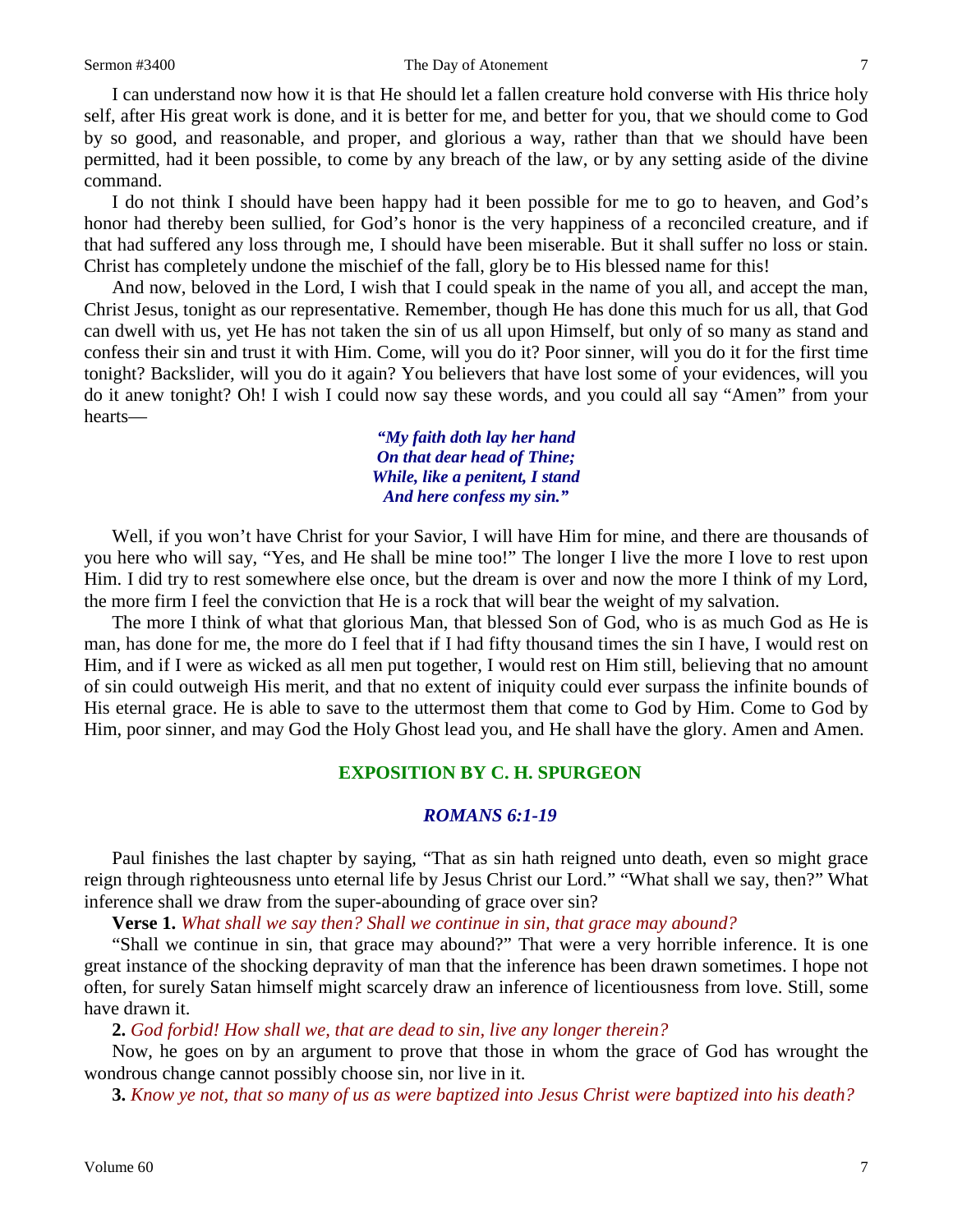That is the very hinge of our religion. His death, not into His example merely, nor primarily into His life, but "into his death." In this we have believed—with a dying Savior we are linked, and our baptism sets this forth. We "were baptized into his death."

**4.** *Therefore we are buried with him by baptism into death: that like as Christ was raised up from the dead by the glory of the Father, even so we also should walk in newness of life.*

The operations, therefore, of the Spirit of God forbid that a saved man should live in sin. He is dead, he is raised into newness of life, at the very entrance into the church, in the very act of baptism, he declares that he cannot live as he once did, for he is dead, he declares that he must live after another fashion, for has he not been raised again in the type, and raised again in very deed from the dead?

**5-6.** *For if we have been planted together in the likeness of his death, we shall be also in the likeness of his resurrection: knowing this, that our old man is crucified with him, that the body of sin might be destroyed, that henceforth we should not serve sin.*

There has a death has taken place in us, and though there be relics of corruption still alive, yet they are crucified, they will have to die, they must die, they are nailed fast to the cross to die in union with the death of Christ.

#### **7.** *For he that is dead is freed from sin.*

The man is dead. The law cannot ask more of a criminal than to yield his life. If, therefore, he should live again after death, he would not be one who could suffer for his past offenses. They were committed in another life, and "he that is dead is freed from sin."

**8-9.** *Now if we be dead with Christ, we believe that we shall also live with him: knowing that Christ being raised from the dead dieth no more; death hath no more dominion over him.*

Or death will have dominion over Him no more, He will never come a second time under death, and neither shall His people. "For in that he died, he died unto sin once." There was an end of it in the sense of once for all, no second death for Christ.

**10-12.** *For in that he died, he died unto sin once: but in that he liveth, he liveth unto God. Likewise reckon ye also yourselves to be dead indeed unto sin, but alive unto God through Jesus Christ our Lord. Let not sin therefore reign in your mortal body, that ye should obey it in the lusts thereof.*

Peradventure, there were some who would say that in their spirits truth and righteousness were supreme, but that in their bodies sin had the mastery. Aye, but that will not do. There must be left no lurking place for sin within the complete system of our manhood, it must be hunted out and hunted down thoroughly, out of the body as well as out of the mind.

**13.** *Neither yield ye your members as instrument of unrighteousness unto sin: but yield yourselves unto God, as those that are alive from the dead, and your members as instruments of righteousness unto God.*

We do not, I think, make enough of the passive part of our religion. We are often for doing, and quite right too, and the more active we can be the better, still, before the doing there must come a yielding, because we remember who it is that works in us, "both to will and to do of his own good pleasure," and our activities, after all, are not so much our own as we deem, if they are right. They are the activities of the divine life within us, of the Spirit of God Himself working in us to the glory of the Father. One great point, therefore, is to yield ourselves up, our members, to be weapons in God's hands for the fighting of the spiritual war.

**14.** *For sin shall not have domination over you: for ye are not under the law, but under grace.*

The reigning, ruling principle now, is not "You must, you shall," for reward, or under fear of punishment, but God has loved you, and now you love Him in return, and what you do springs from no mercenary or self-serving motive. You are not under law, but under grace, yet in another sense you never were so much under law as you are now, for grace puts about you a blessedly sweet, delightful law, which has power over us as the word of command never had. "I will write my law in their hearts, in their inward parts will I write them." Aye, that is the glory of the new life, the delight of him who has passed from death unto life.